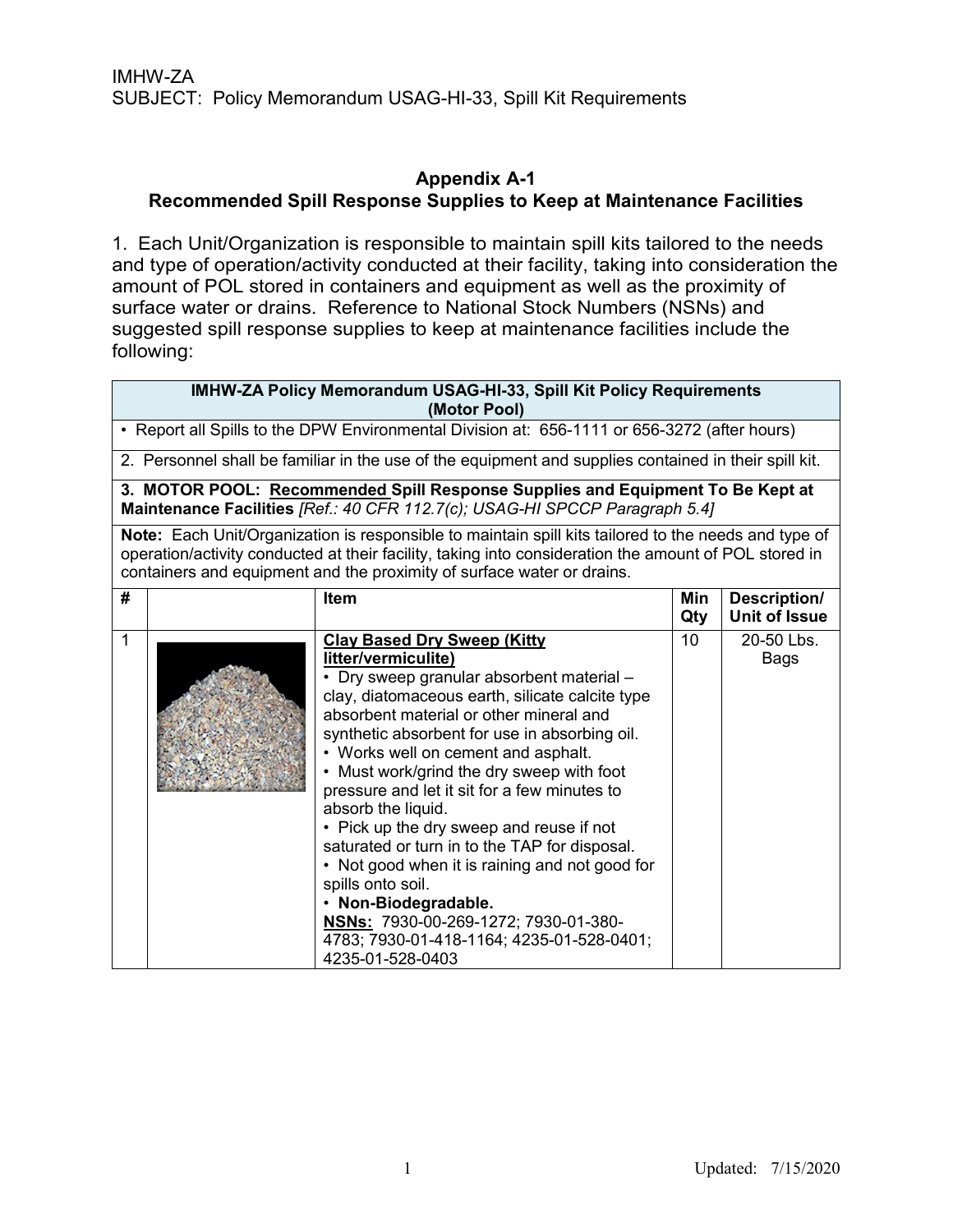|   | Saw Dust/Plant-based granular absorbent<br>• Absorbs a wide range of oils, fuels,<br>antifreeze, etc.<br>• Absorbent often contains enzymes and<br>microorganisms that break down POLs into<br>non-toxic carbon dioxide, water and fatty<br>acids.<br>• Good for outdoor oil spills on asphalt,<br>cement and soil.<br>• Good to use when it is raining or to absorb<br>free liquid.<br>· Biodegradable. Can be incinerated.<br>NSNs: 4235-01-599-3952; 4235-01-572-<br>3902; 4235-01-572-3892; 4235-01-599-3952;<br>4235-01-595-9846; 4235-01-5723-908; 4235-<br>01-436-8317 | 5   | 20-50 Lbs.<br>Bags |
|---|-------------------------------------------------------------------------------------------------------------------------------------------------------------------------------------------------------------------------------------------------------------------------------------------------------------------------------------------------------------------------------------------------------------------------------------------------------------------------------------------------------------------------------------------------------------------------------|-----|--------------------|
| 3 | Peat moss/cellulose loose absorbent<br>• Can be scattered directly onto the oil<br>floating in water.<br>• Absorbs the oil on contact and encapsulates<br>it. Water does not penetrate the peat moss, so<br>the encapsulated oil is trapped in a non-sticky<br>crust which is then removed from the surface<br>of the water.<br>• Biodegradable. Can be incinerated.<br>NSNs: 4235-01-423-1466; 4235-01-423-0711                                                                                                                                                              | 5   | 20-50 Lbs.<br>Bags |
| 4 | Oil only/hydrophobic absorbent pads<br>(Usually white)<br>NSNs: 4235-01-415-9186; 4235-01-451-<br>8744; 4235-01-158-3502; 4235-01-219-7414;<br>4235-01-318-6584; 4235-01-399-3035; 4235-<br>01-417-1959; 4235-01-420-6760; 4235-01-<br>423-1463                                                                                                                                                                                                                                                                                                                               | 100 | Each               |
| 5 | Universal Absorbent pads (Usually gray or<br>green)<br>NSNs: 7930-01-436-8314; 7930-01-363-<br>8631; 7930-01-369-3446; 7930-01-436-8313;<br>7930-01-448-8636; 4235-01-379-8381; 4235-<br>01-396-1650; 4235-01-415-9194                                                                                                                                                                                                                                                                                                                                                        | 100 | Each               |
| 6 | Oil only absorbent pillows (usually white)<br>NSNs: 4235-01-456-8571; 4235-01-379-<br>8376; 4235-01-432-7086; 4235-01-432-7099;<br>4235-01-432-8485; 4235-01-456-8571; 7930-<br>01-436-8316; 4235-01-572-3933                                                                                                                                                                                                                                                                                                                                                                 | 10  | Each               |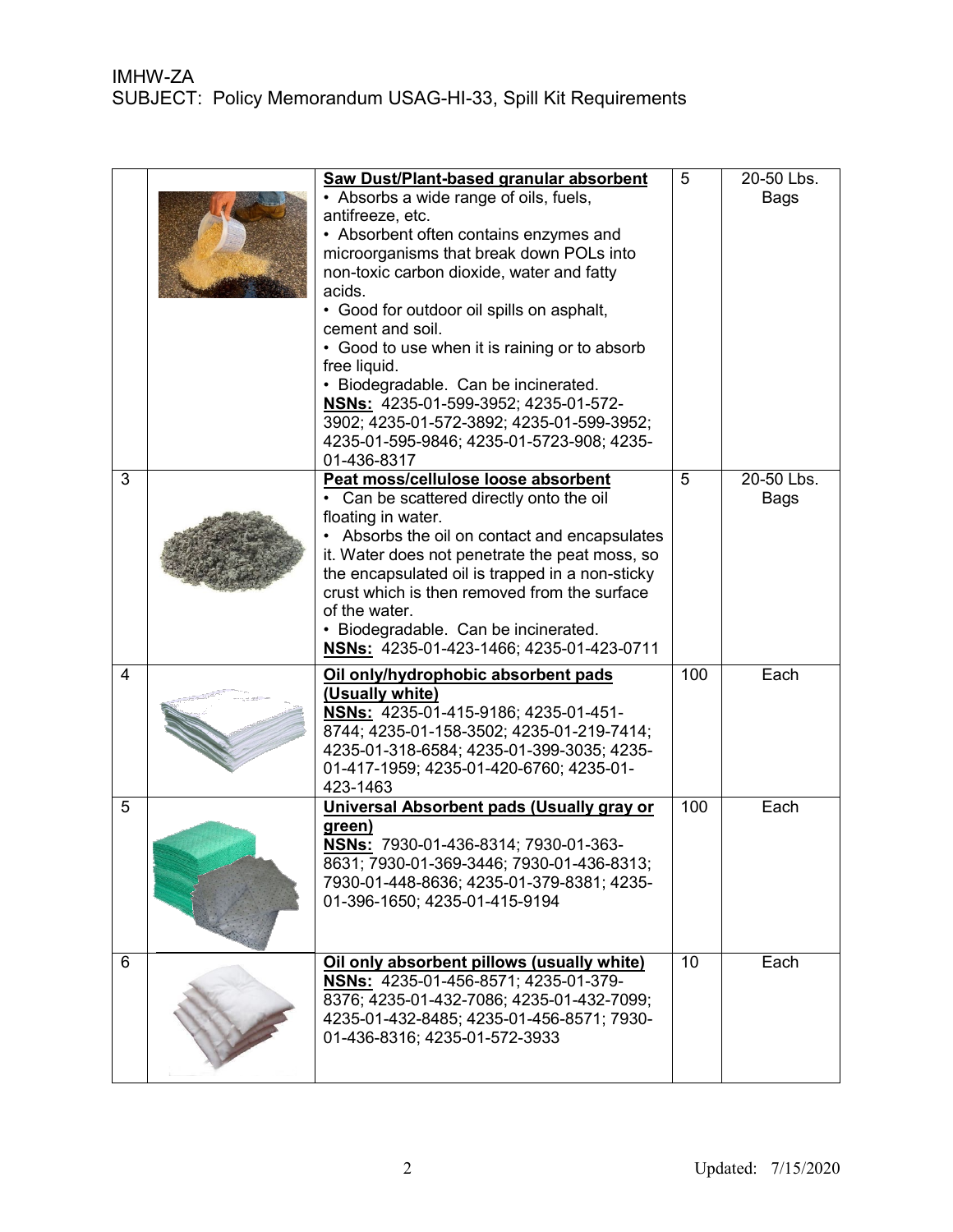| $\overline{7}$ | Universal absorbent pillows (Usually gray)<br>NSNs: 4235-01-308-5151; 4235-01-429-<br>2678; 4235-01-442-4745; 4235-01-456-8575;<br>4235-01-528-0378; 7930-01-353-6414; 7930-<br>01-448-8637                    | 10           | Each |
|----------------|----------------------------------------------------------------------------------------------------------------------------------------------------------------------------------------------------------------|--------------|------|
| 8              | Oil only socks ((3"-4" Diameter x 4' Long)<br>NSNs: 4235-01-391-2046; 4235-01-391-<br>2048; 4235-01-423-1465; 4235-01-423-1467;<br>4235-01-431-9993; 4235-01-572-3929                                          | 50           | Each |
| 9              | Universal socks ((3"-4" Diameter x 4' Long)<br>NSNs: 4235-01-416-8997; 4235-01-416-<br>9008; 4235-01-456-8858; 4235-01-456-8862;<br>4235-01-528-0386; 4235-01-572-3929; 7930-<br>01-289-8834; 7930-01-301-2646 | 50           | Each |
| 10             | Oil only booms (6"-8" Diameter x 8' Long)<br>NSN: 4235-01-441-0248; 4235-01-423-1465<br>Oil only boom (2" Diameter x 10' Long)<br>NSN: 4235-01-423-1467                                                        | 5            | Each |
| 11             | Acid & base spill response kit<br>NSN: 4235-01-493-2437                                                                                                                                                        | $\mathbf{1}$ | Kit  |
| 12             | Drain cover/mat<br>NSN: 4235-01-526-1641                                                                                                                                                                       | $\mathbf{1}$ | Each |
| 13             | <b>Straight edge non-sparking shovels</b><br>NSN: 5120-01-332-9954*<br>*Order on a DD Form 1348-6 and put NSN<br>not on AMDF in the REMARKS block.                                                             | 2            | Each |
| 14             | Spade shovels (for soil excavation)<br>NSN: 5120-00-188-8450                                                                                                                                                   | 2            | Each |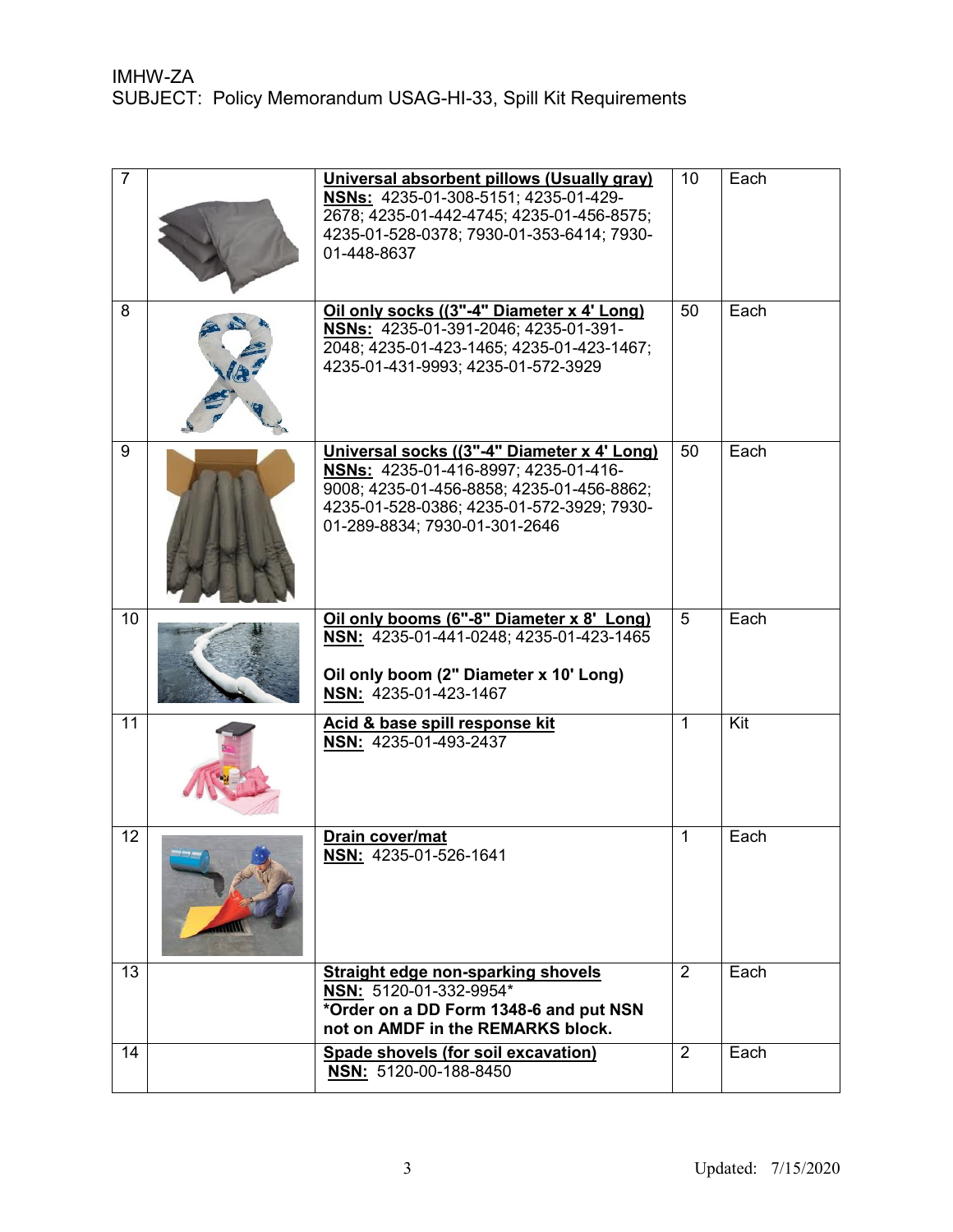| 15 | Push Broom Head (18-in wide)<br>NSN: 7920-00-292-2367<br><b>Push Broom Handle</b><br>NSN: 7920-01-460-8614*<br>*Order on a DD Form 1348-6 and put NSN not<br>on AMDF in the REMARKS block.                                                                                                                                                                                                                                             | 5              | Each       |
|----|----------------------------------------------------------------------------------------------------------------------------------------------------------------------------------------------------------------------------------------------------------------------------------------------------------------------------------------------------------------------------------------------------------------------------------------|----------------|------------|
| 16 | <b>Dust Pan</b><br>NSN: 7290-00-616-0109                                                                                                                                                                                                                                                                                                                                                                                               | 2              | Each       |
| 17 | Drum, 55 gal, open head<br>NSN: 8110-00-030-7780                                                                                                                                                                                                                                                                                                                                                                                       | 3              | Each       |
| 18 | Drum, 55 gal, closed head drum with one<br>each 3/4 inch and 2 inch openings<br>NSN: 8110-00-292-9783                                                                                                                                                                                                                                                                                                                                  | $\overline{2}$ |            |
| 19 | Drum, 85 gal, overpack<br>NSN: 8110-01-101-4055                                                                                                                                                                                                                                                                                                                                                                                        | 2              | Each       |
| 20 | Spill containment pallet (Holds 4 drums)<br>NSNs: 3990-01-398-8107; 3990-01-620-2437                                                                                                                                                                                                                                                                                                                                                   | $\overline{4}$ | Each       |
| 21 | <b>Shipping and Storage Container,</b><br><b>Miscellaneous Equipment</b><br>(POL STORAGE EQUIPMENT - 5 GAL<br><b>CONTAINMENT SYSTEM/PLASTIC</b><br>POLYETHYLENE, RECTANGULAR (41 IN<br>LONG; 21 IN HIGH; 24 IN WIDE) - HOLDS<br>CANS SECURE WITH LID OPEN LOCKS<br>CANS IN POSITION WITH LID CLOSED,<br>UNITS ARE STACKABLE TO 2 TIERS<br>(INTERLOCKING BASE TO LID) GAS, OIL,<br>FUEL AND WEATHER RESISTANT<br>NSNs: 8145-01-515-6458 | $\mathbf{1}$   | Each       |
| 22 | Drip pans (1 each per vehicle)<br>NSNs: 4949-01-490-2455; 4940-01-490-<br>2463; 4940-01-490-2470; 4910-00-287-2944                                                                                                                                                                                                                                                                                                                     | $30+$          | Each       |
| 23 | <b>Drum funnel</b><br>NSNs: 8110-17-117-9701; 8110-17-120-<br>3644; 7240-15-207-2829                                                                                                                                                                                                                                                                                                                                                   | 5              | Each       |
| 24 | Bucket, 3 1/2-gal<br>NSN: 7240-00-160-0455                                                                                                                                                                                                                                                                                                                                                                                             | $\mathbf{1}$   | Each       |
| 25 | Durable plastic bags (75-Gal)<br>NSN: 8105-01-183-9764                                                                                                                                                                                                                                                                                                                                                                                 | 100            | Each       |
| 26 | <b>Nitrile gloves or other Chemical Resistant</b><br>gloves (Various Sizes)<br>NSN: 8415-01-492.:0176* (Small); 8415-01-<br>492-0179* (Medium);<br>8415-01-492-0178* (Large); 8415-01-492-<br>0180* (X-Large)<br>*Order on a DD Form 1348-6 and put NSN not<br>on AMDF in the REMARKS block.                                                                                                                                           | $\mathbf{1}$   | <b>Box</b> |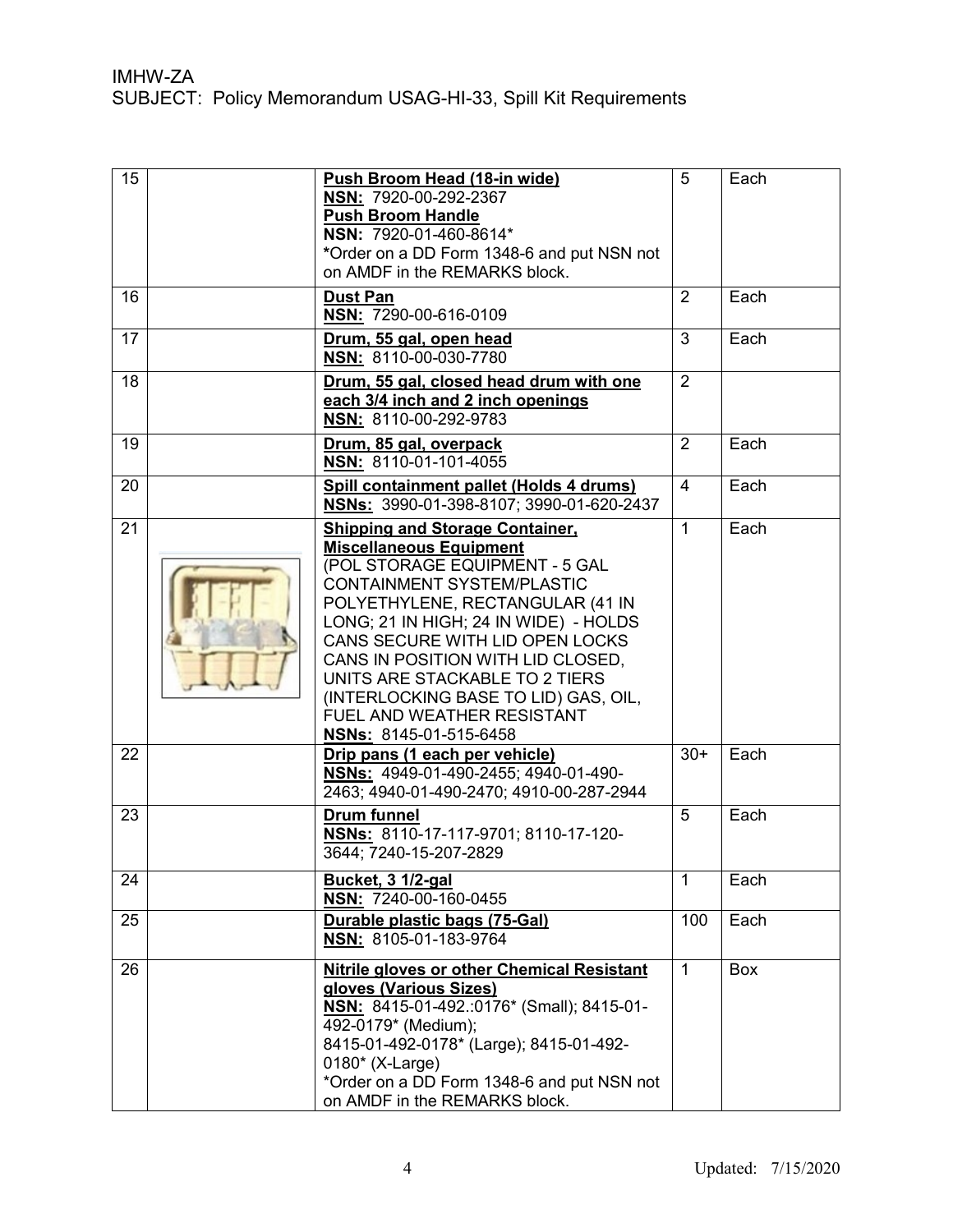| 27                                                                                     |  | <b>Chemical resistant splash goggles</b><br>NSN: 4240-01-292-2818                                                          | 5  | Each |
|----------------------------------------------------------------------------------------|--|----------------------------------------------------------------------------------------------------------------------------|----|------|
| 28                                                                                     |  | <b>Dust Mask</b><br>NSN: 4240-01-463-5449 *<br>*Order on a DD Form 1348-6 and put NSN not<br>on AMDF in the REMARKS block. | 20 | Each |
| 29                                                                                     |  | Chemical resistant patches, plugging<br>compound, repair putty and cone plugs                                              |    | Kit  |
| Note: Other NSNs or vendor sources with comparable products for items listed above are |  |                                                                                                                            |    |      |

*also acceptable.*

2**.** Other NSNs or vendor sources with comparable products for items listed above are also acceptable.

- 3. Available Local Vendor Sources:
	- Dash Pacific: 808-230-2422; http://www.dashpacific.com/Dash\_Pac\_catalog.html
	- Grainger: 808-423-0028; http://www.grainger.com
	- Safety Systems: 808-847-4017; http://www.ssshinc.com
	- American Patriot Sales & Service: 910-229-2236; [http://store.ampatss.com](http://store.ampatss.com/)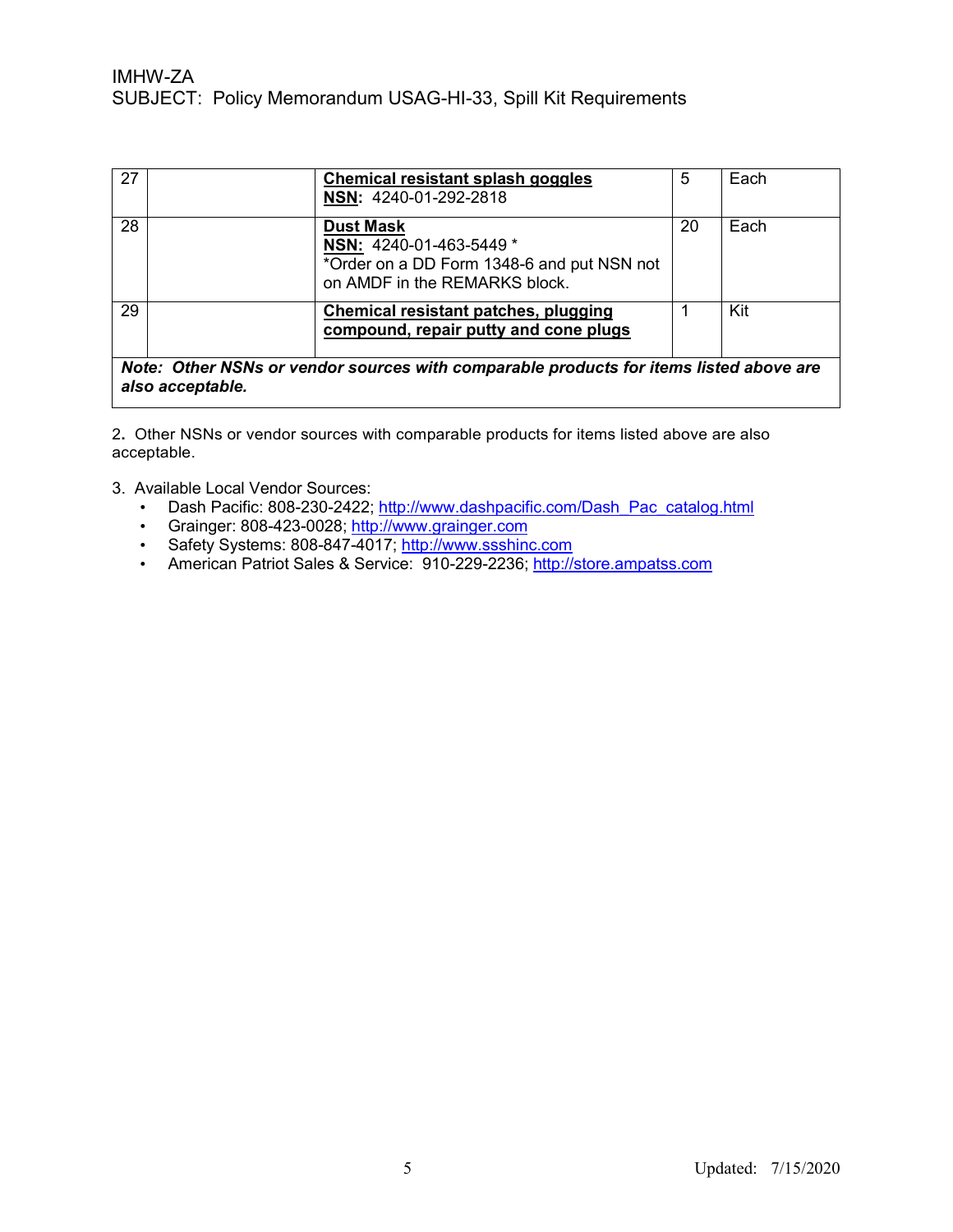#### **Appendix A-2 Recommended Spill Response Supplies to Carry in the Field**

1. Personnel shall be familiar in the use of the equipment and supplies contained in their spill kit.

2. A minimum of one (1) spill kit per three (3) vehicles convoy is required. Spill kits must be adequately sized and stocked to rapidly respond to a likely spill scenario associated with the specific operation conducted. At a minimum each spill kit must include absorbents, plastic bags, drip pan, non-sparking dust pan, a shovel, and a broom. Suggested basic field spill kits include the following:

| RECOMMENDED SPILL KIT INVENTORY FOR FIELD EXERCISES |                                                                                                                                                                 |                |                                      |  |  |
|-----------------------------------------------------|-----------------------------------------------------------------------------------------------------------------------------------------------------------------|----------------|--------------------------------------|--|--|
|                                                     | <b>Item</b>                                                                                                                                                     | Quantity       | <b>NSNs</b>                          |  |  |
|                                                     | Drip pans                                                                                                                                                       | $\mathcal{P}$  | 4910-00-287-2944                     |  |  |
|                                                     | Granular absorbent / loose absorbent                                                                                                                            |                |                                      |  |  |
|                                                     | Dry sweep - clay, diatomaceous earth, or other loose biobased<br>absorbent                                                                                      | 30-40 Lbs      | 7930-00-269-1272<br>7930-01-380-4783 |  |  |
| $\bullet$                                           | Biobased/biodegradable granular absorbent material                                                                                                              |                | 4235-01-599-3952                     |  |  |
|                                                     | <b>Absorbent pads</b>                                                                                                                                           |                |                                      |  |  |
| $\bullet$                                           | Synthetic (oil only) polyethylene absorbent pads                                                                                                                |                | 4235-01-415-9186                     |  |  |
| $\bullet$                                           | Biobased/biodegradable (oil only) cotton absorbent pads                                                                                                         | 25             | 4235-01-451-8744                     |  |  |
|                                                     | Pillows, mats                                                                                                                                                   |                |                                      |  |  |
| $\bullet$                                           | Synthetic (oil only) polyethylene absorbent pillows                                                                                                             |                | 7930-01-353-6414                     |  |  |
| $\bullet$                                           | Biobased/biodegradable (oil only) cotton absorbent pads                                                                                                         | 3              | 4235-01-572-3933                     |  |  |
|                                                     | Socks and booms (Minimum 3 in diameter x10 ft length                                                                                                            |                |                                      |  |  |
| $\bullet$                                           | Synthetic (oil only) polyethylene absorbent socks                                                                                                               | 6              | 7930-01-353-6415                     |  |  |
| $\bullet$                                           | Biobased (oil only) cotton absorbent socks                                                                                                                      |                | 4325-01-572-3929                     |  |  |
|                                                     | <b>Miscellaneous</b>                                                                                                                                            |                |                                      |  |  |
| $\bullet$                                           | Durable plastic bags                                                                                                                                            | 25             |                                      |  |  |
|                                                     | Broom with non-sparking dustpan                                                                                                                                 | 1              | 7920-00-292-2367<br>7290-00-616-0109 |  |  |
| $\bullet$                                           | Straight edge non-sparking shovels (fabricated with non-ferrous metal,<br>with a polypropylene coating on the blade, or fully fabricated from<br>polypropylene) | 3              |                                      |  |  |
|                                                     | Spade shovels (for soil excavation)                                                                                                                             | 3              | 5120-00-188-8450                     |  |  |
|                                                     | Chemical resistant patches and plugging compound, repair putty and<br>cone plugs to temporarily stop leaks                                                      | 1 Kit          |                                      |  |  |
| $\bullet$                                           | <b>Nitrile Gloves</b>                                                                                                                                           | 12             |                                      |  |  |
| $\bullet$                                           | Drum, 55 gal, removable cover (Kept at motorpool/maintenance facility)                                                                                          | 1              | 8110-00-030-7780                     |  |  |
| $\bullet$                                           | Drum, 85 gal, overpack (Kept at motorpool/maintenance facility)                                                                                                 | 1              | 8110-01-101-4055                     |  |  |
|                                                     | Chemical resistant splash goggles                                                                                                                               | $\mathfrak{p}$ |                                      |  |  |
|                                                     | Note: Other NSNs or vendor sources with comparable products for items listed above are also acceptable.                                                         |                |                                      |  |  |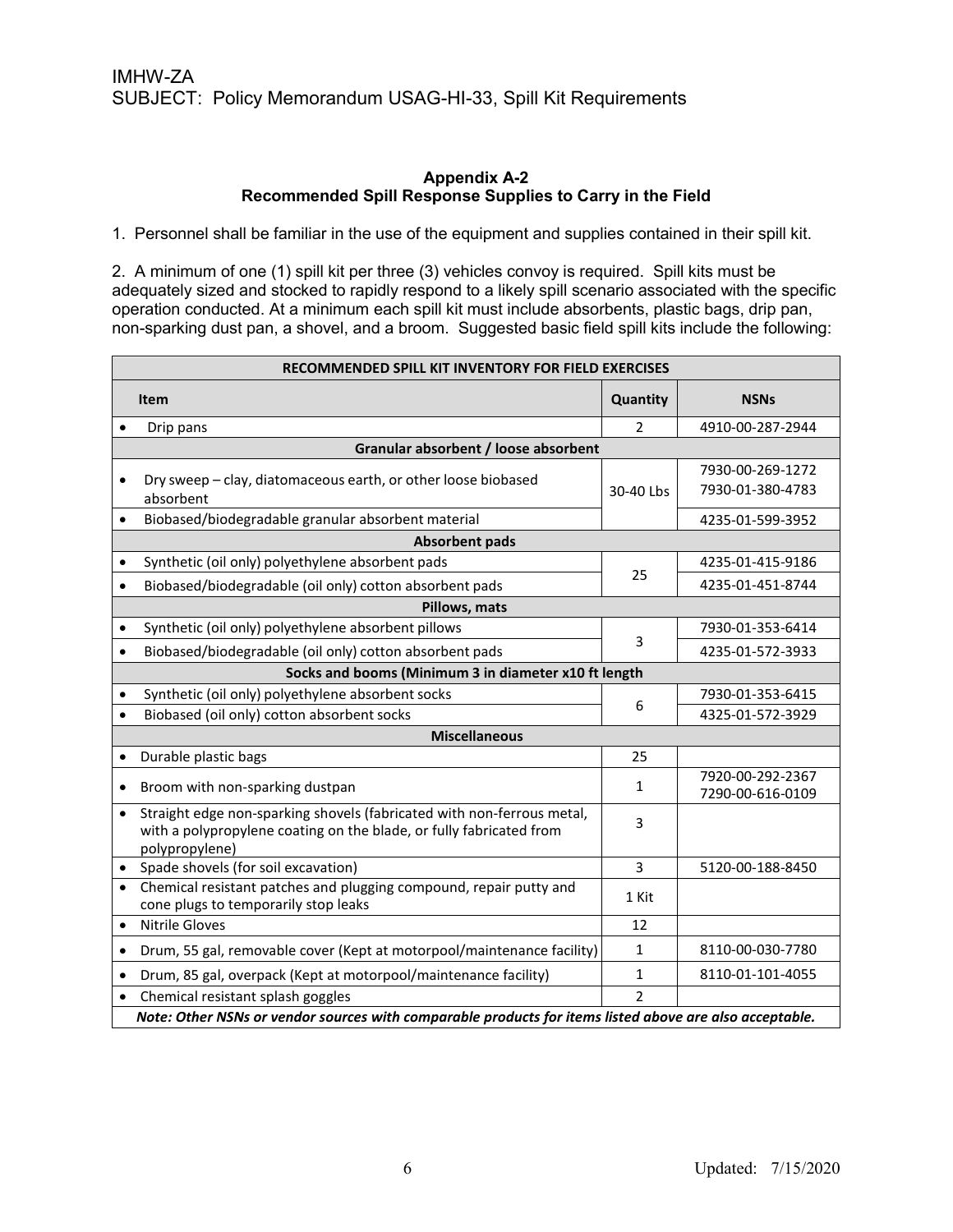### **Appendix B Spill Recovery Guidelines**

1. For All Spills.

 a. Refer to the Safety Data Sheet pertaining to the spilled substance for appropriate response actions.

b. For emergencies or if substance is unknown, call 911.

 c. Spills must be recovered immediately to preclude saturation on paved surfaces or into the ground and to prevent storm water runoff.

 d. Ensure absorbent used is compatible with the substance spilled. There are various types of loose/granular absorbents, pads, pillows socks and booms that are optimized to absorb different types of liquid. Since there is no industry standard colorcoding index that covers all brands of absorbents in the market, Units/Organizations must refer to the manufacturer's specifications for their proper application.

2. Preparation.

a. If possible, stop the source of the spill.

 b. Park the leaking vehicle/equipment over concrete or asphalt surface whenever possible and safe to do so.

 c. Place drip pan under the leak. Alternatively, place absorbent pads over an impervious surface such as plastic bags or plastic sheeting to absorb the leak.

 d. Immediately block off pathways to soil and drainage systems with absorbent socks, booms, or nonabsorbent barriers like dikes and drain blockers/covers.

3. Recovery.

a. Hard Surfaces

 (1) Small spills on asphalt or paved surfaces are most easily recovered using granular absorbents. Note that absorbents do not neutralize a spill or make it less hazardous to personnel.

 (2) Sprinkle the granular absorbent over the spill in sufficient quantity to absorb the spilled petroleum oil and lubricants (POL). Allow time to set and then work into the surface.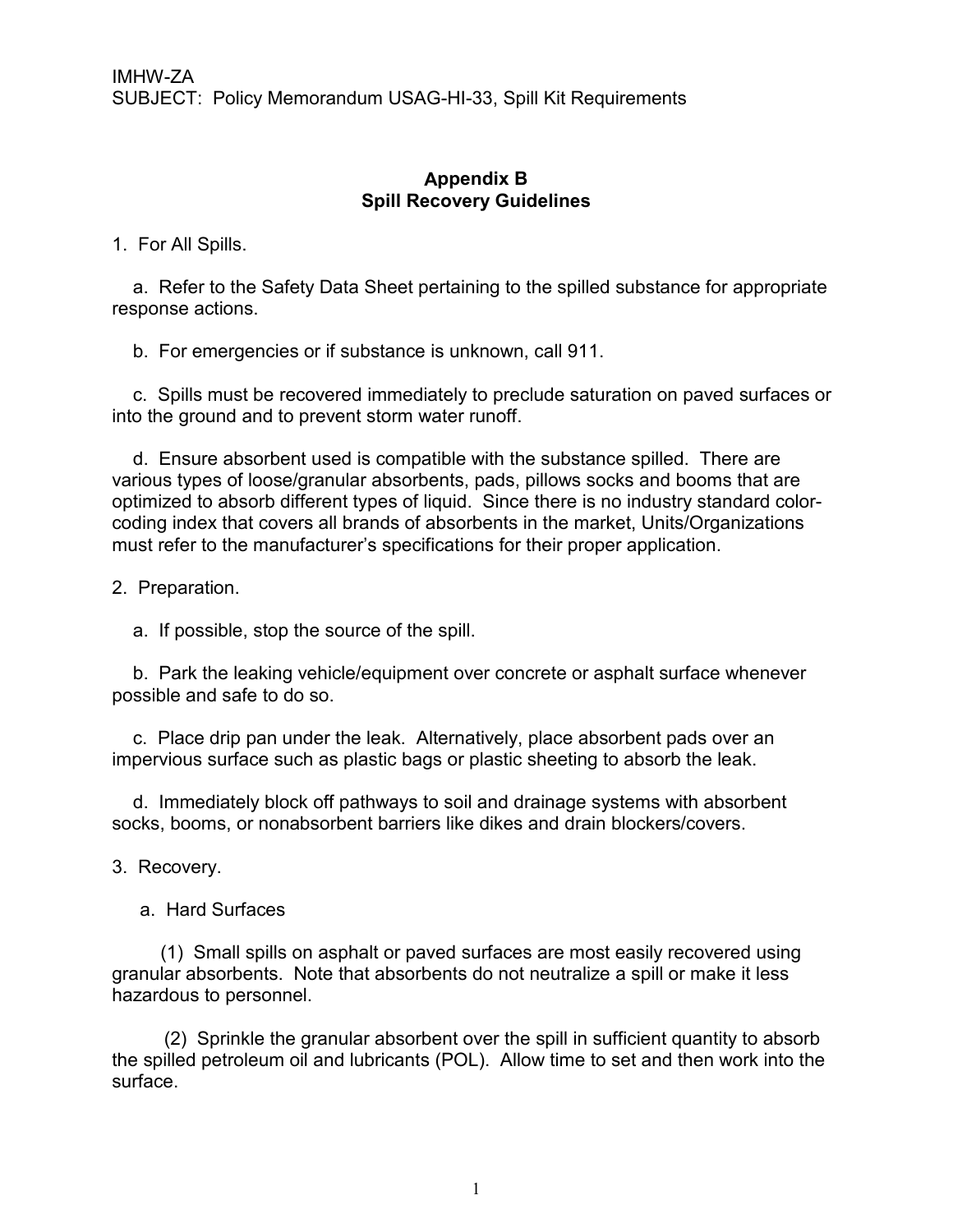(3) Sweep or collect used absorbent. In some cases a second application of granular absorbent may be necessary to completely recover the spill.

 (4) Granular absorbents will generally be ineffective if raining. In that case, use hydrocarbon absorbent pads and booms, which only absorb oil (not water), to contain and absorb the spill. Note that certain biobased/biodegradable granular absorbents are also functional in the rain.

 (5) Used granular absorbent (dry sweep) shall be placed in a drum and properly marked with date and content *(e.g. Spill Debris/hydraulic fluids 06/19/18).* 

 (6) Absorbent pads and rags can be placed in clear durable trash bags also labeled as per above example.

 (7) Store spill debris at the Unit/Organization motorpool or maintenance facility Recyclable Material Shop Storage Point (RMSSP) until turned in to the installation 90 day Transfer Accumulation Point (TAP) by contacting the DPW-ED at 656-0866.

b. Soil or Grassy Surfaces

 (1) Spills on bare soil are rapidly absorbed into the ground and must be recovered quickly.

 (2) Before digging, recover all free products that pooled on the ground. Use absorbent pads or pillows to absorb free product to decrease the amount of POL contaminated soil that must be removed.

 (3) Excavate the soil by digging down and outwards recovering all stained soil. Continue digging until all stained soil is removed, plus six to twelve inches past visible staining to ensure all POL-contaminated soil is excavated. The DPW-ED will provide guidance on the extent of excavation required.

(4) Package contaminated absorbents and contaminated soil separately.

 (5) Contaminated soil shall be placed in a drum and properly marked with date and content *(e.g. Soil contaminated with hydraulic fluids, 06/19/18).* 

 (6) Absorbent pads and rags can be placed in clear durable trash bags also labeled as per the examples above.

 (7) Store spill debris at the Unit/Organization motorpool or maintenance facility RMSSP until turned in to the installation 90-day Transfer Accumulation Point (TAP) by contacting DPW-ED 656-0866.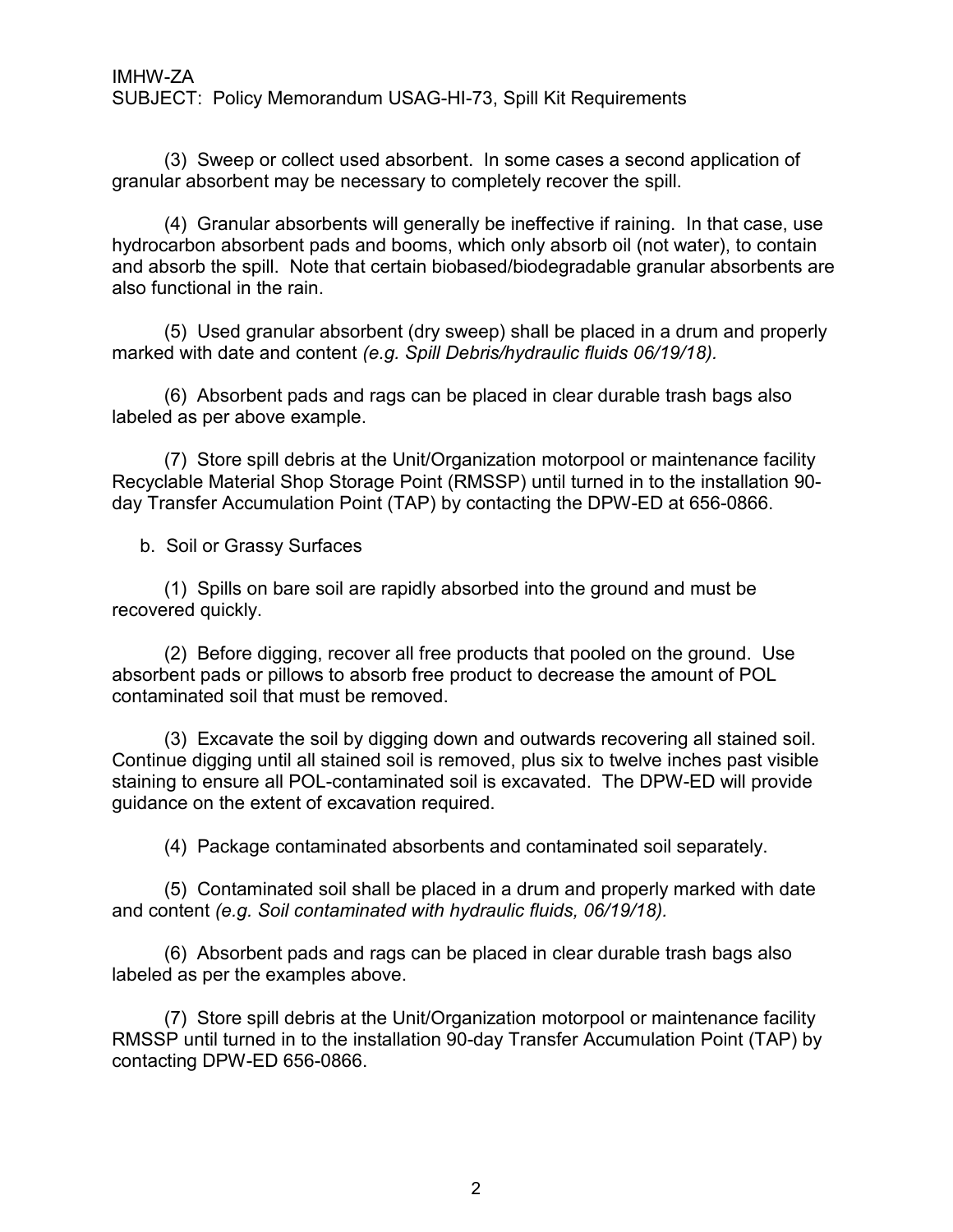c. Waterways. Spills entering waterways or spills likely to enter waterways are much more serious. According to the Environmental Protection Agency (EPA), a spill of only one gallon of POL can contaminate one million gallons of surface water. Response to this type of spill will likely require specialized equipment, expertise and assistance from the Naval Facilities Engineering Command (NAVFAC) Hawaii or contract support from a qualified hazardous waste/materials spill response firm. The DPW-ED will provide coordination assistance with the appropriate trained hazmat responders and emergency cleanup agencies should this situation arise.